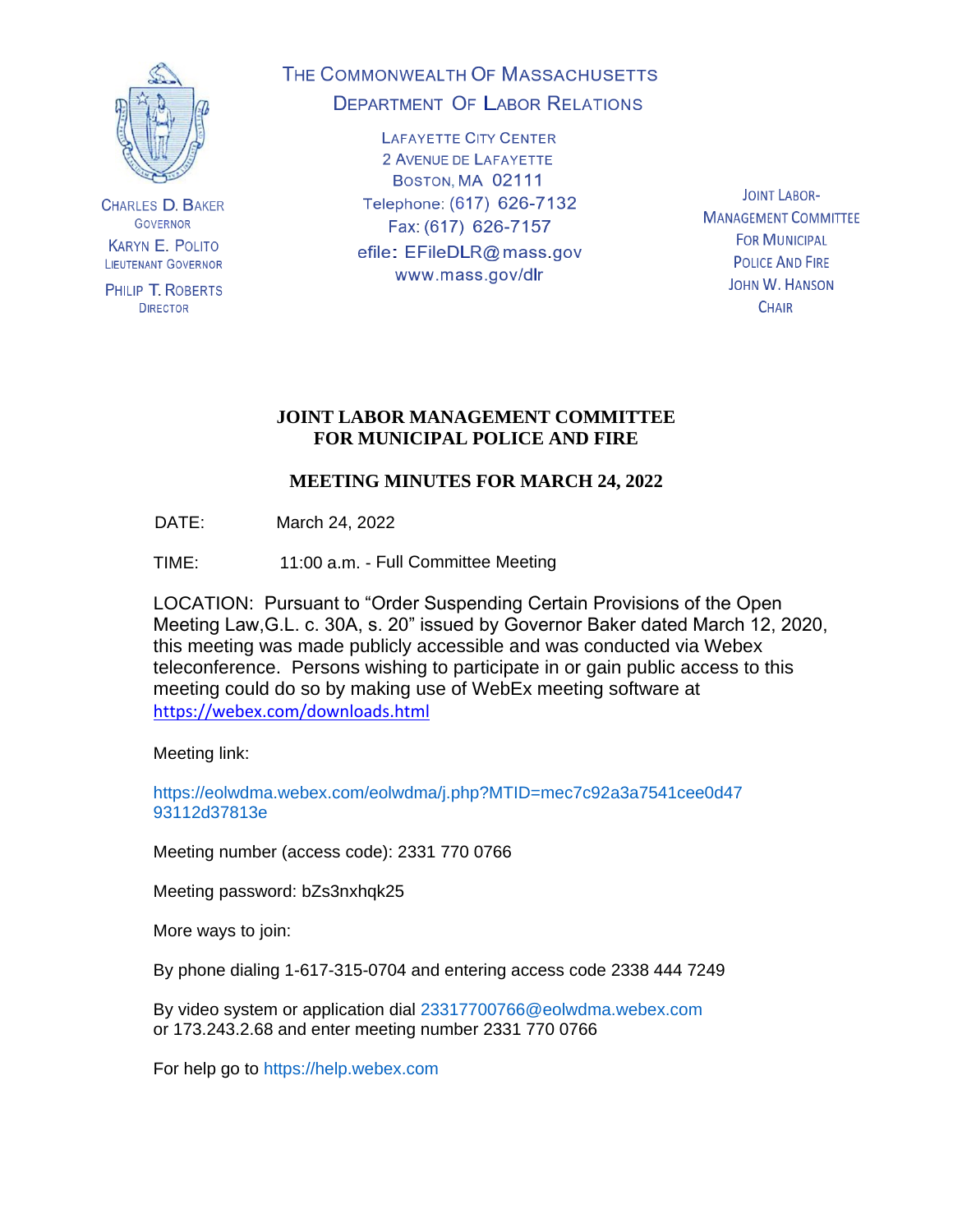**Committee Members Present:** Chairman Hanson; Police**:** Andrews, Perreira; Management: Goldsmith, Ansaldi, Johnson; Fire: M. Reddy, Cabral, MacKinnon.

**Alternates Present:** Fire: Keene, Cross, Young; Police: Nelson, T. Reddy, Kenneally; Management: Bain, McCall.

**Staff Present:** Cummings**,** Driscoll**,** Hubley, Morgado.

**Others Present:** Philip Roberts (DLR); Dave Koffman (MMA).

#### **OPEN SESSION**

Chairman Hanson called the meeting to order at 11:32 A.M.

The meeting was recorded by Chairman Hanson.

- o *Administrative updates:*
	- $\circ$  Vote to accept the full Committee meeting minutes from March 10, 2022.

**Motion by Goldsmith, seconded by M.Reddy: to accept the minutes from the Committee meeting on March 10, 2022.**

#### **The Motion passed unanimously.**

o Chairman Hanson informed the Committee that he would take up the issue of his re-appointment at the next meeting.

#### *Review and Act on the following Petition, Jurisdiction and Awaiting Funding List (AFL) Cases:*

1. JLM-22-9012 Sturbridge Fire JOEH, DJM Vote on Jurisdiction

Mr. Hubley briefed the Committee and informed the Committee that the union side of the investigation has been scheduled.

**Motion by Goldsmith: to take jurisdiction in the case of the Teamsters Local 170 and the Town of Sturbridge, JLM-22-9012.** 

**There was no second. No action taken.**

2. JLM-22-9096 Scituate Fire JOEH, DJM Vote on Jurisdiction

Mr. Morgado briefed the Committee.

**Motion by M.Reddy, seconded by Goldsmith: to take jurisdiction in the case of the Scituate Firefighters Union, Local 1464 and the Town of Scituate, JLM-22-9096.**

**The Motion passed unanimously.**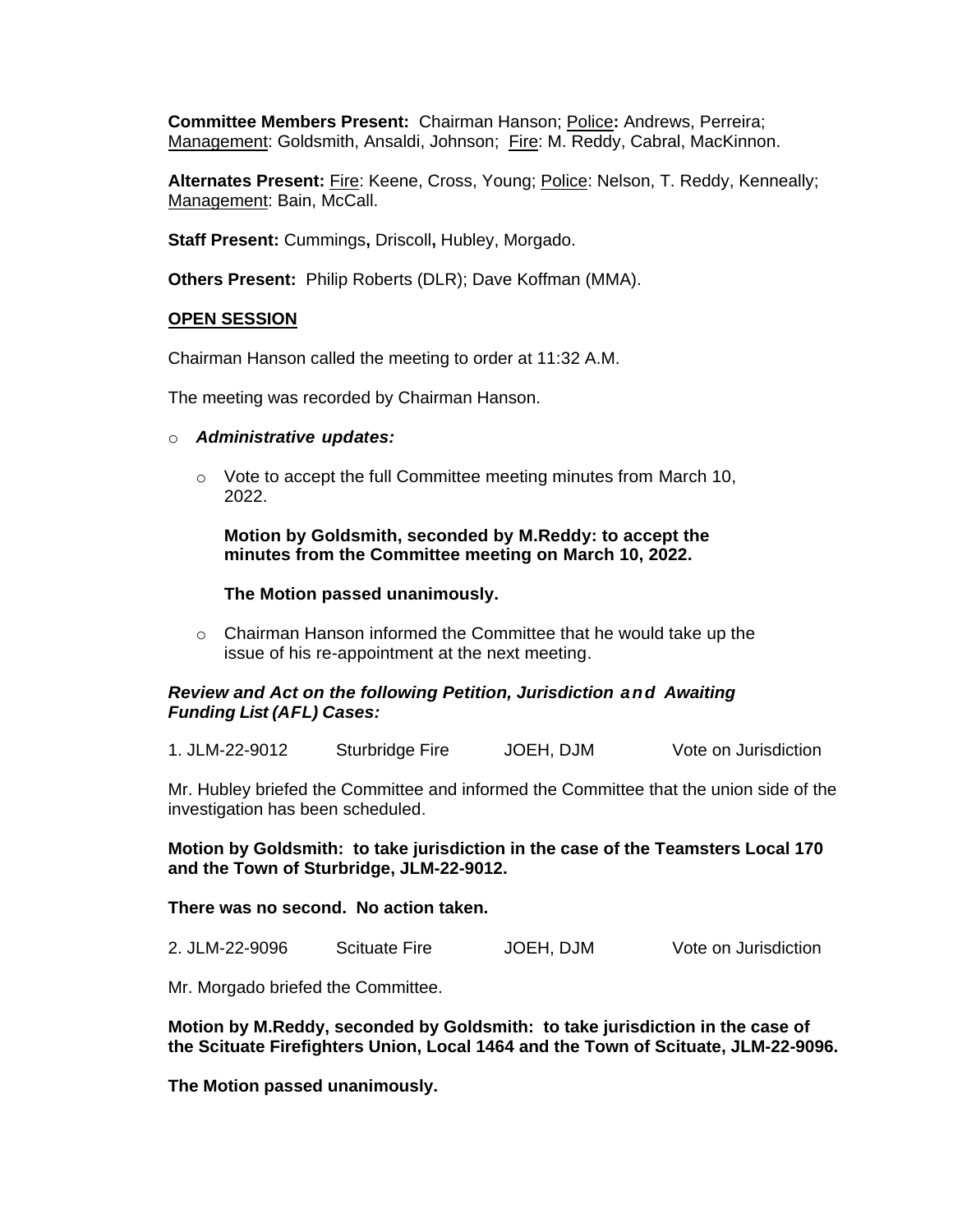**Motion by M.Reddy, seconded by Goldsmith: to assign the following Committee members to the case of Scituate Firefighters Union, Local 1464 and the Town of Scituate, JLM-22-9096: Cross for Fire and Hayes for Management or substitutes as so designated and approved by the Fire and Management Chairs respectively.**

#### **The Motion passed unanimously.**

3. JLM-21-8526 Middleton Police DC, GD Move to Awaiting Funding

Mr. Driscoll briefed the Committee.

#### **Motion by Andrews, seconded by Goldsmith: to move the case to the Awaiting Funding list.**

**The Motion passed unanimously.**

4. JLM-21-8810 North Andover Fire JOEH, GD Vote to 3(a) Hearing

**Mr. Hubley and Mr. Driscoll briefed the Committee.**

**Motion by M. Reddy, seconded by Goldsmith: to find that in the matter of the North Andover Firefighters, Local 2035 IAFF and the Town of North Andover, JLM-21-8810, the issues have remained unresolved for an unreasonable period of time resulting in the apparent exhaustion of the process of collective bargaining, and that the Committee vote to hold a hearing pursuant to Section 1, subsection 3(a), as set forth in Chapter 589 of the Acts of 1987, with the panel members consisting of David Keene (Labor) and Richard Tranfaglia (Management), or other Committee members and/or senior staff that may be substituted as necessary by the respective Labor and/or Management.**

**The Motion passed unanimously.**

|  | 5. JLM-21-8682 | Cohasset Fire | JOEH, GD | Vote to Arbitration |
|--|----------------|---------------|----------|---------------------|
|--|----------------|---------------|----------|---------------------|

**Motion by M.Reddy, seconded by Hanson: to find that in the matter of the Cohasset Permanent Firefighters, Local 2804 and the Town of Cohasset, JLM-21- 8682, that there is an apparent exhaustion of the processes of collective bargaining which constitutes a potential threat to public welfare and that the Committee vote to send this case to arbitration by a tripartite panel consisting of Matthew Reddy (Labor) and Anthony Mazzucco (Management) and/or other Committee members and/or senior staff that may be substituted as necessary by the respective Labor and/or Management Chairs pursuant to the rules, policies, and procedures of the Committee, and any other applicable provisions of law, and a neutral selected in accordance with the Committee's rules, policies and procedures, on an issue by issue basis, with said issues having been identified at the February 23 2022, hearing held pursuant to Section 1, Subsection 3(a), of Chapter 589 of the Acts of 1987.**

**Ms. Goldsmith made the following Amendment to Mr. Reddy's Motion, seconded by Mr. Hanson "for discussion": to add the following language at the end of Mr.**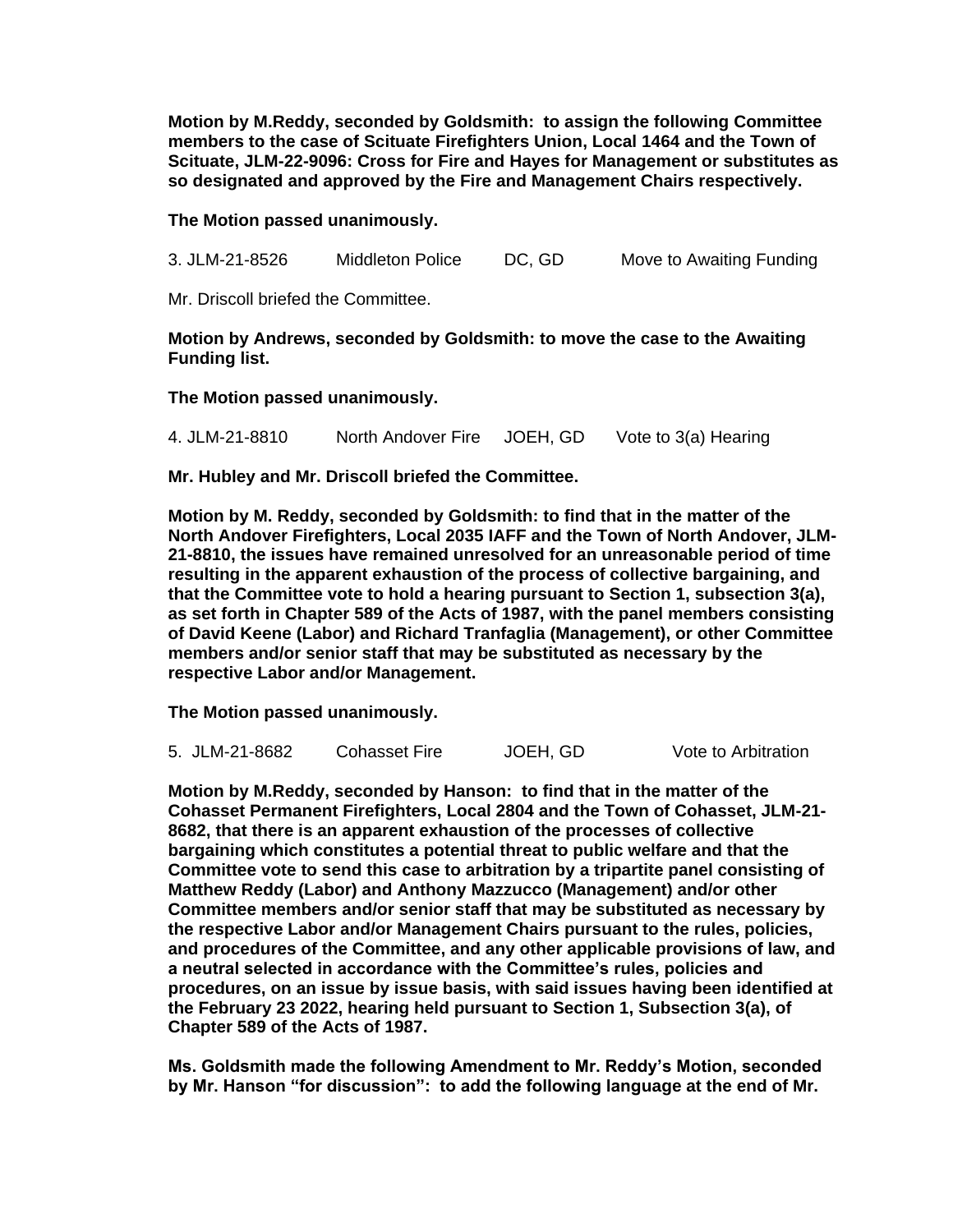#### **Reddy's Main Motion: "subject to the parties using their best efforts to schedule and conduct a meeting with Chairman Hanson prior to arbitration."**

A discussion followed. Mr. Reddy objected to the delay in sending this case to arbitration and asked that the case be sent straight to arbitration. Chairman Hanson stated that the arbitrators list would go out tomorrow. Mr. Cross stated that the case should be sent straight to arbitration without any conditions. Other committee members asked questions and made comments. Mr. Reddy asked that it be stated in the record that he "strongly objects" to the amended motion and stated that it is a change in the process. A question was raised as to whether the Committee had the authority to force the parties to the table.

Chairman Hanson suggested an amendment to Ms. Goldsmith's Amended Motion which would "ask" the parties to meet. Mr. Hanson suggested the following friendly amendment to which Ms. Goldsmith agreed.

**Second Amended Motion by Hanson, seconded by Goldsmith: to find that in the matter of the Cohasset Permanent Firefighters, Local 2804 and the Town of Cohasset, JLM-21-8682, that there is an apparent exhaustion of the processes of collective bargaining which constitutes a potential threat to public welfare and that the Committee vote to send this case to arbitration by a tripartite panel consisting of Matthew Reddy (Labor) and Anthony Mazzucco (Management) and/or other Committee members and/or senior staff that may be substituted as necessary by the respective Labor and/or Management Chairs pursuant to the rules, policies, and procedures of the Committee, and any other applicable provisions of law, and a neutral selected in accordance with the Committee's rules, policies and procedures, on an issue by issue basis, with said issues having been identified at the February 23 2022, hearing held pursuant to Section 1, Subsection 3(a), of Chapter 589 of the Acts of 1987** *and ask the parties to make their best efforts to schedule and conduct a meeting with Chairman Hanson prior to arbitration***.**

Chairman Hanson called for a vote.

**The Second Amended Motion passed by a 2-1 margin with Hanson and Goldsmith voting in favor and M.Reddy voting against.**

### • *Vote to accept the following minutes of hearings held pursuant to Section 1, subsection (3)(a) of Chapter 589 of the Acts of 1987 (Provided quorum of panel members are present)*

| Case No. | Organization              | Date(s)           | <b>Panel Members</b>  |
|----------|---------------------------|-------------------|-----------------------|
|          | JLM-21-8682 Cohasset Fire | February 23, 2022 | Hanson-Reddy-Mazzucco |

Mr. Hanson stated that he needs additional time to review the 3(a) minutes. No action was taken.

• Adjournment

**Motion by M.Reddy, seconded by Goldsmith: to adjourn the meeting.**